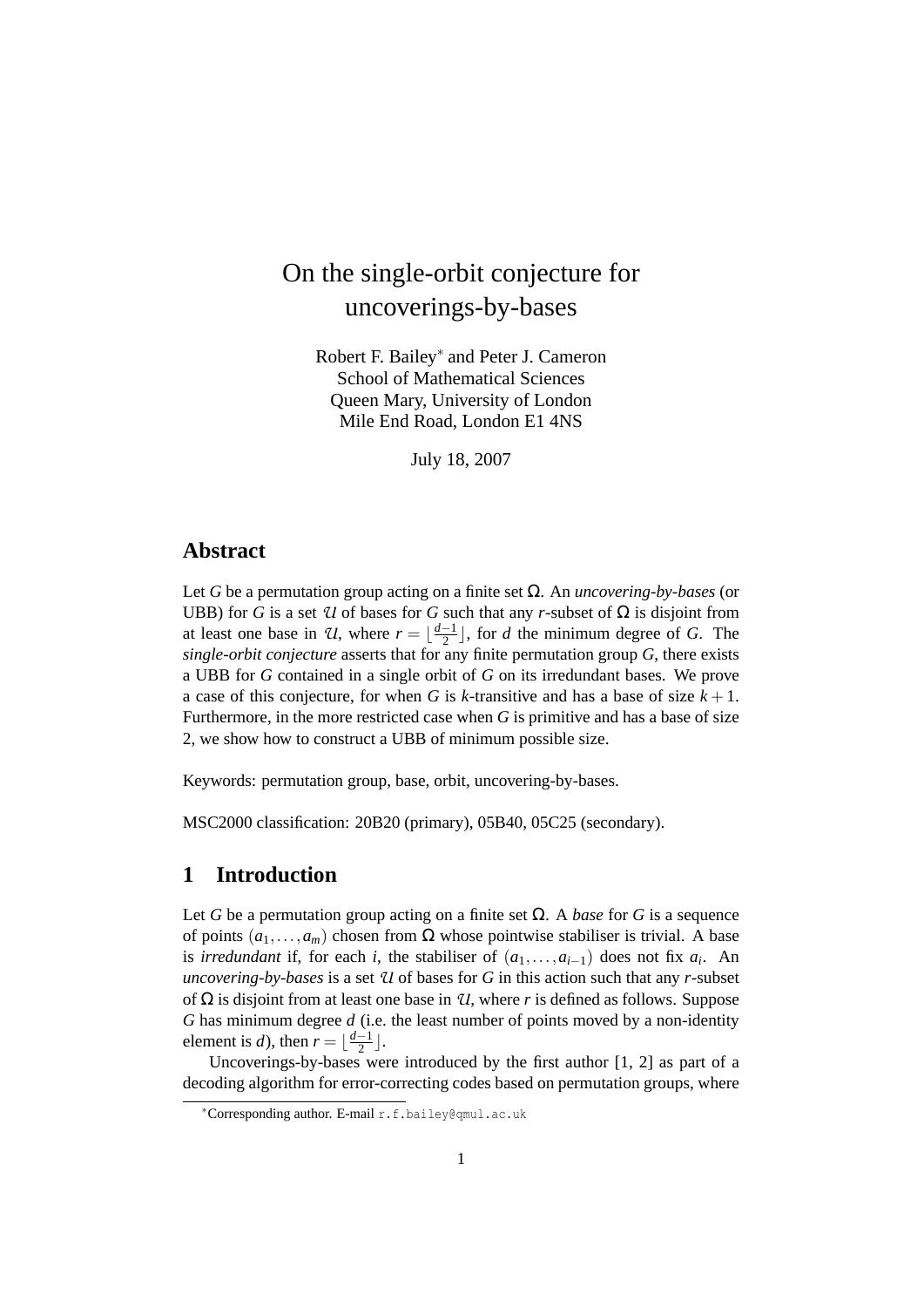the codewords are permutations written in list form. The parameter *r* is called the *correction capability* of *G*, as it is the number of errors that can be corrected by *G* when viewed as a code in this way. A straightforward contradiction argument shows that an uncovering-by-bases will always exist for any finite permutation group.

Clearly, *G* acts on its bases, and we note that the image of an irredundant base is also irredundant. Also in [1, 2], the following conjecture is made.

**Conjecture.** *Let G be a finite permutation group. Then there exists an uncoveringby-bases for G contained in a single orbit of G on its irredundant bases.*

We say that *G* has the *single-orbit property* if it satisfies the conjecture. This property is not unmotivated; as well as being of theoretical interest, it has implications for the complexity of the decoding algorithm mentioned above (see [1, 2] for details of this).

#### **2 The main theorem**

Our main theorem is as follows.

**Theorem 1.** *Let G be a finite permutation group which is k-transitive and has an irredundant base*  $(a_1, a_2, \ldots, a_{k+1})$  *of size*  $k+1$ *. Then G has an uncovering-by-bases contained within a single orbit on its irredundant bases, namely*  $(a_1, a_2, \ldots, a_{k+1})^G$ .

The main tool in our proof is the following result, due to Birch, Burns, Macdonald and Neumann in 1976 [3].

**Theorem 2.** *Let G be a permutation group acting on a set* Ω*. Let* ∆,Γ *be subsets of*  $\Omega$  *with*  $|\Delta| = m$ ,  $|\Gamma| = n$ . If G has an orbit on  $\Omega$  of size strictly larger than mn, *then there exists*  $g \in G$  *such that*  $\Delta^g \cap \Gamma = \varnothing$ *.* 

Note that if *G* is transitive, then Theorem 2 implies that such an element *g* will exist if  $|\Omega| > |\Delta|.|\Gamma|.$ 

*Proof of Theorem 1.* To show that an uncovering-by-bases exists inside the given orbit, we show that for an arbitrary *r*-subset of Ω, there is an orbit representative disjoint from it. Throughout, *n* denotes the degree of *G*.

We proceed by induction on k. The case  $k = 1$  corresponds to transitive groups with an irredundant base of size 2. Since the stabiliser of a point is not trivial. there exist elements with fixed points, and so the minimum degree of such a group is at most  $n - 1$ . (This bound is sharp, as it is achieved by Frobenius groups.) Consequently, the correction capability is at most  $r_{\text{max}} = \lfloor \frac{n-2}{2} \rfloor$  $\frac{-2}{2}$ .

We are given an irredundant base  $(a_1, a_2)$  for *G*. We observe that  $(a_2, a_1)$  is also an irredundant base (as *G* is not regular), so we can regard the base as a set,  ${a_1, a_2}$ . We want our uncovering-by-bases to be contained in the orbit on this base. Let *R* be an arbitrary *r*<sub>max</sub>-subset of Ω. We want to find an element *g* ∈ *G* such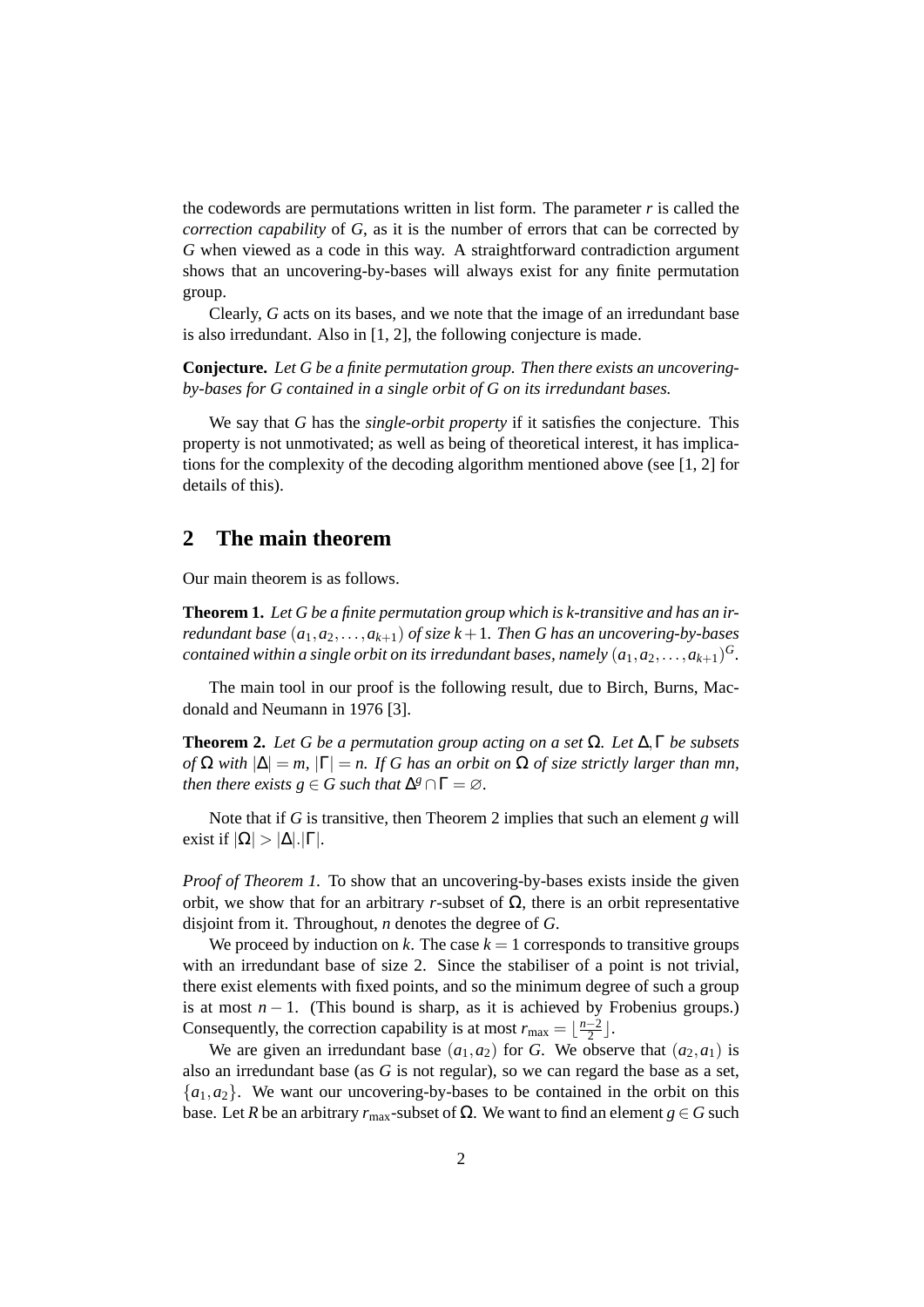that  $R \cap \{a_1, a_2\}^g = \emptyset$ . Because *R* has size  $\lfloor \frac{n-2}{2} \rfloor$  $\frac{-2}{2}$ ],  $\{a_1, a_2\}$  size 2, and  $2\left\lfloor \frac{n-2}{2} \right\rfloor$  $\frac{-2}{2}$ ]  $<$  n, since *G* is transitive we can appeal to Theorem 2 to show that a suitable element  $g \in G$  exists.

Now, for the induction hypothesis we assume *k* ≥ 2 and that a (*k*−1)-transitive group of degree *m* with a base of size *k* satisfies the conditions of the theorem.

Let *G* (of degree *n*) be *k*-transitive and have an irredundant base of size  $(k+1)$ . Let  $(a_1, \ldots, a_{k+1})$  be such a base, and choose an arbitrary *r*-subset  $S \subseteq \Omega$ , where *r* is the correction capability of *G*. If our chosen base is already disjoint from *S*, then we are done. So suppose not. Without loss of generality, we may assume  $a_{k+1} \in S$ . Since *G* is transitive, there exists an element  $h_1 \in G$  such that  $a_{k+1}^{h_1} = b_{k+1} \in \Omega \setminus S$ . We obtain a new base  $(b_1, ..., b_{k+1}) = (a_1, ..., a_{k+1})^{h_1}$ . Now consider  $H = G_{b_{k+1}}$ acting on  $\Omega \setminus \{b_{k+1}\}\$ . Clearly, *H* is  $(k-1)$ -transitive, has degree *n* − 1 and an irredundant base of size *k*, namely  $(b_1, \ldots, b_k)$ .

As the degree and maximum number of fixed points of *H* are both one less than those of *G*, their minimum degrees (and hence their correction capabilities) are equal. So, by the induction hypothesis, there exists  $h_2 \in H$  such that  $S \cap$  ${b_1,\ldots,b_k}^{h_2} = \emptyset$ . Thus  $S \cap (a_1,\ldots,a_{k+1})^{h_1h_2} = \emptyset$ , and so by taking  $g = h_1h_2$ we have the element  $g \in G$  we require.

Hence, by induction, the result holds for all  $k$ .

#### **3 Constructing optimal uncoverings-by-bases**

In the case where *G* is primitive and has an irredundant base of size 2, then we can prove a stronger result, in that not only can we show that such an uncovering-bybases exists but that we can construct one of optimal size.

Clearly, the smallest possible size of an uncovering-by-bases for  $G$  is  $r + 1$ , as otherwise we could have an *r*-set which meets every base. This can be achieved if there are *r*+1 disjoint bases for *G*. If *G* has degree *n*, then since  $r+1 \leq \lfloor \frac{n-2}{2} \rfloor + 1 =$  $\frac{n}{2}$  $\frac{n}{2}$ , this is feasible. In Theorem 4, we give a construction to show that if *G* is primitive then this is possible.

Our construction uses graph-theoretic techniques. Recall that a *matching* in a graph Γ is a set of disjoint edges of Γ, and that a *perfect matching* (or 1*-factor*) is a matching that covers every vertex of Γ. Clearly, a perfect matching requires the number of vertices to be even; if the number of vertices is odd, we define a *nearperfect matching* to be a matching which covers all but one vertex. Recall also that Γ is *vertex-transitive* if its automorphism group acts transitively on its vertices.

The following result can be found in Godsil and Royle [8], Section 3.5.

**Lemma 3.** *Let*  $\Gamma = (V, E)$  *be a connected, vertex-transitive graph. Then*  $\Gamma$  *has either a perfect matching or a near-perfect matching, depending on the parity of* |*V*|*.*

We now have the tools necessary to prove the following: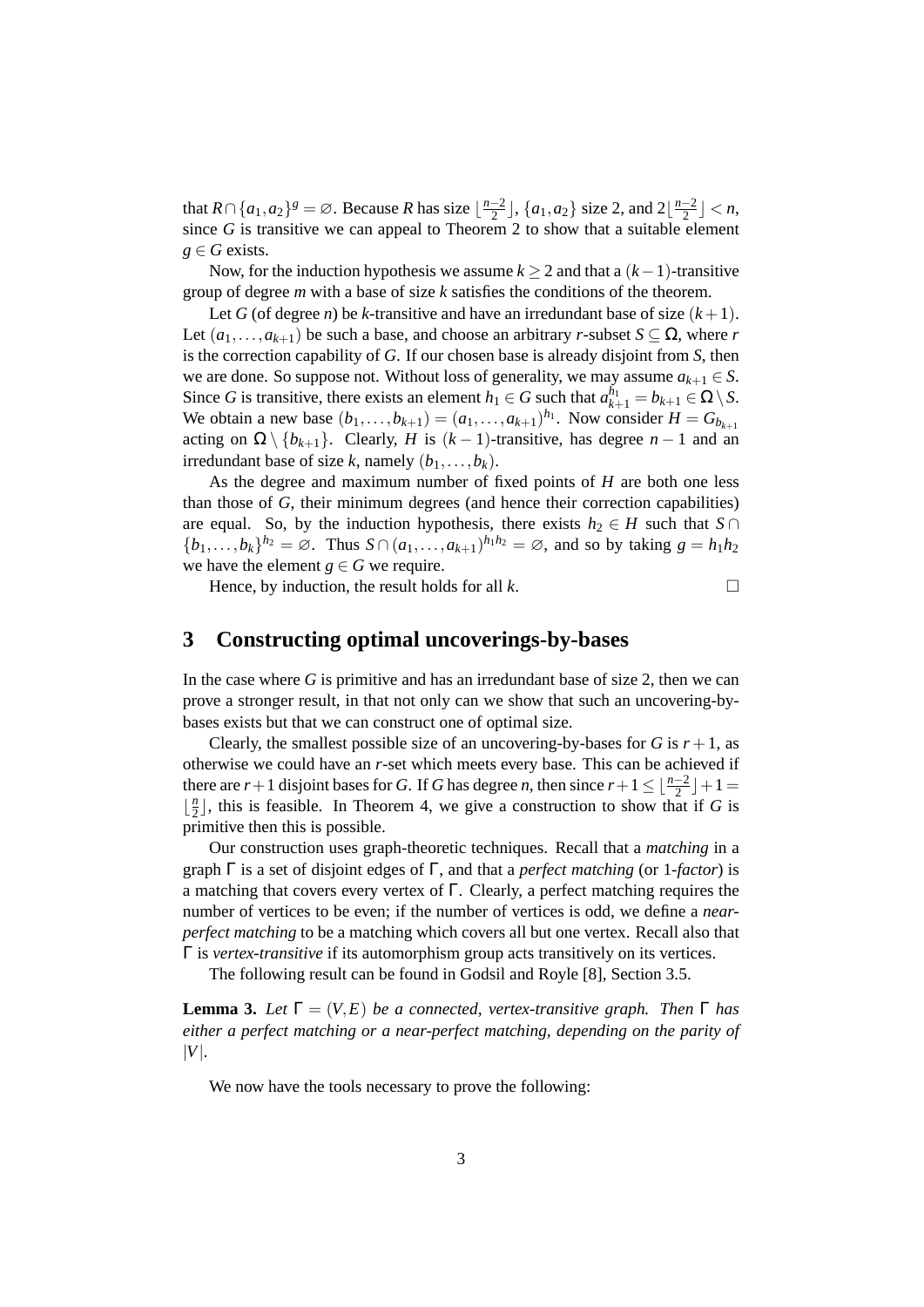**Theorem 4.** Let G be a finite, primitive permutation group acting on a set  $\Omega$  of size *n, with an irredundant base of size 2 and correction capability r. Then G has an uncovering-by-bases of size r*+1 *contained within a single orbit on its irredundant bases.*

*Proof.* We want to show that there exist  $r + 1$  disjoint bases for *G*, contained in a single orbit. Choose a base  $(a_1, a_2)$  for *G*, and let  $A = \{(a_1^g)$  $a_1^g, a_2^g$  $2^{\{g\}}_2$  :  $g \in G$ } be the orbit containing  $(a_1, a_2)$ . Now, form a graph  $\Gamma$  whose vertex set is  $\Omega$  and  $\{u, v\}$  is an edge if and only if  $(u, v) \in A$ . (Note that  $(u, v) \in A$  if and only if  $(v, u) \in A$  since *G* is not regular, so this defines an undirected graph.) Clearly  $G \leq Aut(\Gamma)$ , and by construction *G* acts vertex-transitively on Γ. Since Γ is an special case of an orbital graph for *G*, we call Γ a *base-orbital graph* for *G*.

It is straightforward to show that the connected components of  $\Gamma$  form a system of imprimitivity for *G*. However, since *G* is primitive and by construction Γ has non-empty edge set, Γ must have only one connected component.

Now, if *n* is even we have  $r + 1 \leq \frac{n}{2}$  $\frac{n}{2}$ , while if *n* is odd, we have  $r + 1 \leq \frac{n-1}{2}$  $\frac{-1}{2}$ . So the existence of  $r + 1$  disjoint bases in *A* is implied by the existence of a (near-) perfect matching in Γ. By Lemma 3, since  $\Gamma$  is connected and vertex-transitive, one exists, and so we are done.  $\Box$ 

If we were to change the hypothesis so as to consider imprimitive groups (with an irredundant base of size 2), the situation is less clear. However, all we need to replicate the proof of Theorem 4 above is for there to be a base-orbital graph which has a (near-) perfect matching. One way that this can be achieved is if each connected component has an even number of vertices, as each component will have a perfect matching and so the whole graph does. If the degree of *G* is a power of 2, then this is guaranteed.

For other degrees, the situation is more complicated. First, depending on the choice of base, the graph may or may not be connected. For instance, consider the dihedral group of order 12, acting on the vertices of a hexagon: any two nonantipodal vertices form a base, but the only base-orbital graph which is connected is that formed from the orbit on adjacent vertices.

However, we only need *one* base-orbital graph to be connected in order to find a (near-) perfect matching. An infinite family of imprimitive groups for which such a graph exists is given by the following result.

**Proposition 5.** For the group  $SL(2,q)$  acting on the non-zero vectors of  $\mathbb{F}_q^2$ , the *base-orbital graph containing the standard basis*  $\{(1,0),(0,1)\}$  *is connected.* 

*Proof.* We show that an arbitrary non-zero vector  $(i, j) \in \mathbb{F}_q^2$  is connected by a path to the vector  $(1,1)$ . Starting from  $(i, j)$ , we construct a path, where each edge  $\{u, v\}$  is the image of  $\{(1,0), (0,1)\}$  under the unimodular transformation given by the matrix *M*.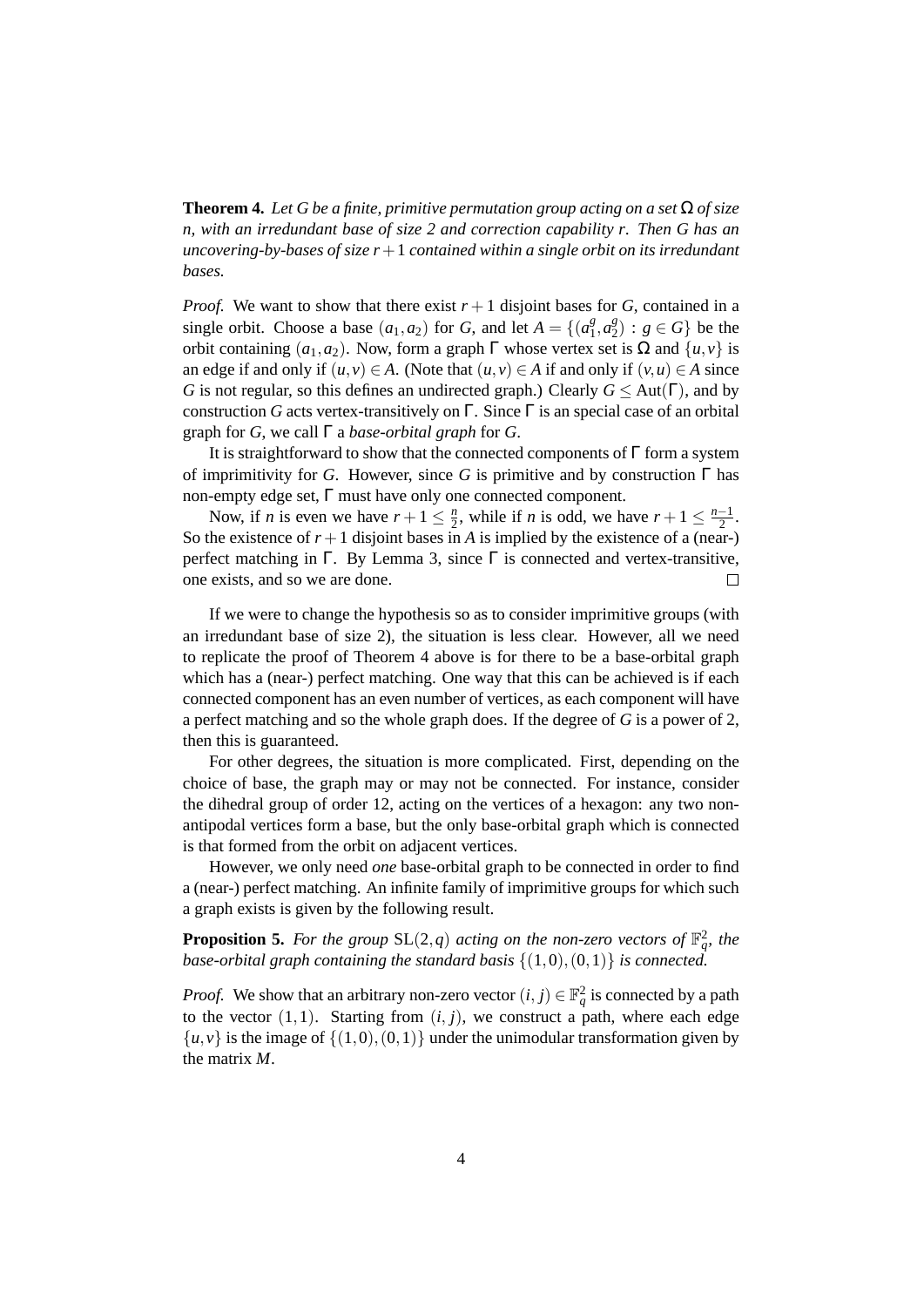For  $i \neq 0$ , we have the following matrices:

$$
\{(i, j), (0, i^{-1})\}: \quad M = \begin{pmatrix} i & 0 \\ j & i^{-1} \end{pmatrix}
$$

$$
\{(0, i^{-1}), (i, i+1)\}: \quad M = \begin{pmatrix} i & 0 \\ i+1 & i^{-1} \end{pmatrix}
$$

$$
\{(i, i+1), (1, 1)\}: \quad M = \begin{pmatrix} 1 & i \\ 1 & i+1 \end{pmatrix},
$$

while for  $i = 0$ , we have:

$$
\{(0,j),(j^{-1},j^{-1}+1)\}:\quad M=\begin{pmatrix}j^{-1}&0\\j^{-1}+1&j\end{pmatrix}
$$

$$
\{(j^{-1},j^{-1}+1),(1,1)\}:\quad M=\begin{pmatrix}1&j^{-1}\\1&j^{-1}+1\end{pmatrix}.
$$

In some other cases, we are not so lucky: there are also instances of groups for which none of the base-orbital graphs are connected.

**Proposition 6.** For the Frobenius group  $G = q^2 : q - 1$  acting on  $q^2$  points, no *base-orbital graph is connected.*

*Proof.* Although the base-2 action of this group arises from the fact that it is a subgroup of the sharply 2-transitive group  $AGL(1,q^2)$ , it is easier to understand this action by viewing it as a subgroup of  $AGL(2,q)$ , acting on the vector space  $\mathbb{F}_q^2$ . Now, as G is a Frobenius group, any two points form a base, and so any orbital graph is a base-orbital graph. Also, the structure of *G* is as follows:

$$
G = \left\{ \mathbf{x} \mapsto a\mathbf{x} + \mathbf{b} : a \in \mathbb{F}_q^*, \mathbf{b} \in \mathbb{F}_q^2 \right\}.
$$

Thus the orbit of *G* on a base  $\{x, y\}$  is the set

$$
\left\{\left\{a\mathbf{x}+\mathbf{b},a\mathbf{y}+\mathbf{b}\right\}\,:\,a\in\mathbb{F}_q^*,\mathbf{b}\in\mathbb{F}_q^2\right\},\
$$

i.e. the line *l* spanned by **x** and **y** together with all its cosets. Thus, in the corresponding orbital graph, a vertex (i.e. vector) **v** is adjacent to the *q*−1 other vectors on the line through **v** parallel to *l*, and no others. Consequently, the orbital graph consists of *q* disjoint copies of a complete graph *Kq*, and is not connected.  $\Box$ 

#### **4 Discussion**

We conclude by discussing which families of groups our theorems can be applied to.

The class of groups where we can apply Theorem 1 includes the following. An *IBIS group* is a group where all of the irredundant bases have the same size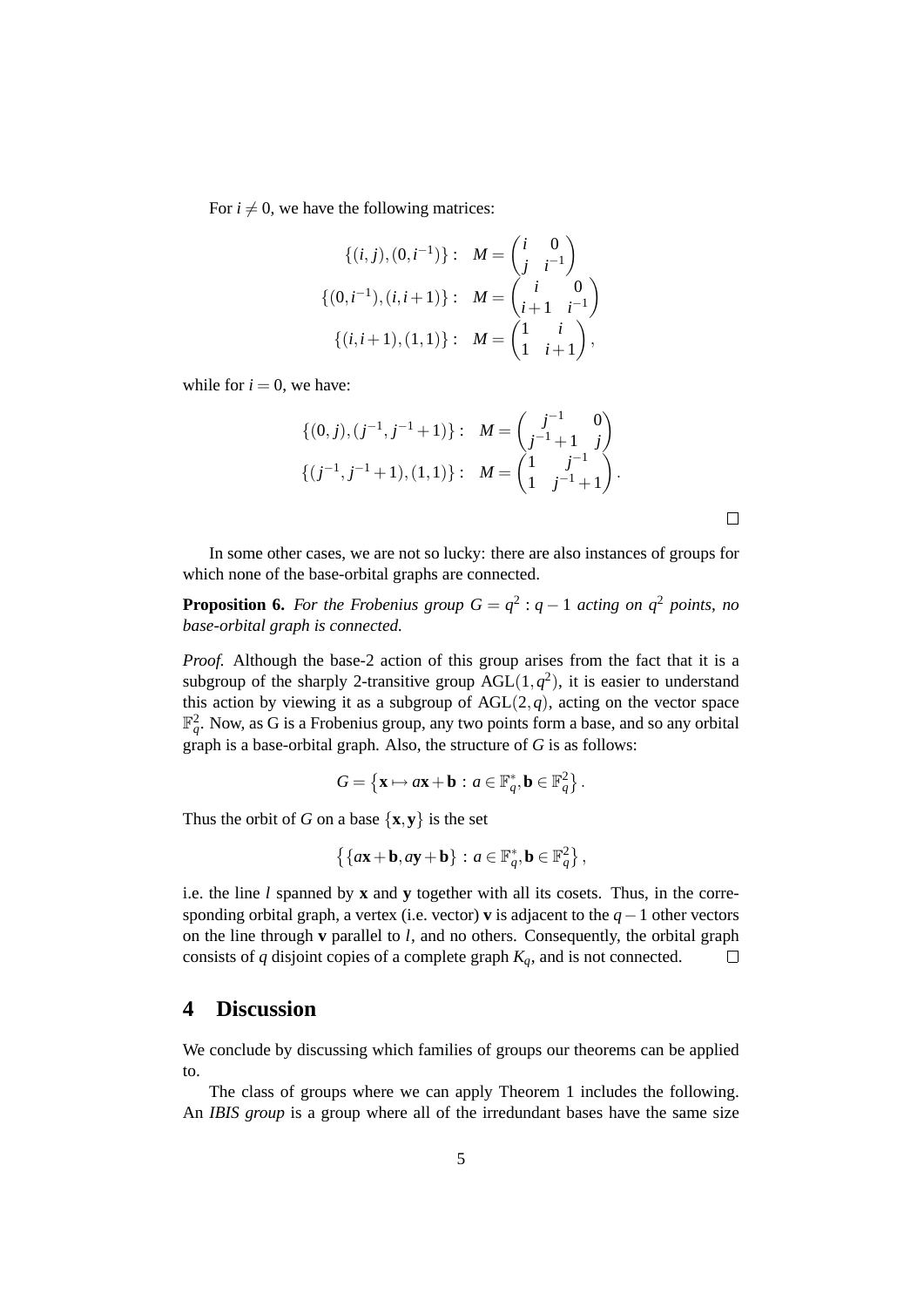(see Cameron and Fon-Der-Flaass [6]); the *rank* of an IBIS group is the size of an irredundant base. (The acronym is short for *Irredundant Bases of Invariant Size.*) The IBIS groups of rank  $k > 1$  for which *any k*-tuple forms an irredundant base were determined in [6]: these are the Frobenius groups (rank 2), Zassenhaus groups (rank 3), a family of rank 4 groups determined by Gorenstein and Hughes [9], and then only the sharply *k*-transitive groups for higher ranks. All of these groups are (*k*−1)-transitive and have an irredundant base of size *k*, so are covered by our result.

In addition to these IBIS groups, for base sizes larger than 2 there are very few other examples. We can appeal to the classification of 2-transitive groups (which follows from the classification of finite simple groups) which is quite restrictive. However, this class of groups does contain some interesting examples, such as the action of the Mathieu group  $M_{11}$  on 12 points (which is 3-transitive and has a base of size 4), and its point stabiliser  $L_2(11)$  acting on 11 points (2-transitive with a base of size 3).

Theorem 4 is obviously much more specific, referring to groups which are primitive and have a base of size 2. However, recent work of Burness, Guralnick and Saxl [4], Burness, O'Brien and Wilson [5], and James [10, 11], suggests that, in a meaningful sense, "most" almost simple primitive permutation groups admit a base of size two. This study was initiated by Kantor and the second author [7], who considered actions of symmetric and alternating groups. They showed that if G is such a group with socle  $A_m$  for some *m*, and if the point-stabiliser  $G_\alpha$  acts primitively on  $\{1,\ldots,m\}$ , then G has a base of size two if m is sufficiently large. This is extended in [4], where it is shown that  $m > 12$  suffices. Consequently, our construction can be applied to a fairly wide range of groups.

#### **References**

- [1] R. F. Bailey, Permutation groups, error-correcting codes and uncoverings, Ph.D. thesis, University of London, 2006.
- [2] R. F. Bailey, Error-correcting codes from permutation groups, submitted.
- [3] B. J. Birch, R. G. Burns, S. Oates Macdonald and P. M. Neumann, On the orbitsizes of permutation groups containing elements separating finite subsets, *Bull. Austral. Math. Soc.* **14** (1976), 7–10.
- [4] T. C. Burness, R. M. Guralnick and J. Saxl, Base sizes for simple groups, in preparation.
- [5] T. C. Burness, E. A. O'Brien and R. A. Wilson, Base sizes for sporadic groups, in preparation.
- [6] P. J. Cameron and D. G. Fon-Der-Flaass, Bases for permutation groups and matroids, *Europ. J. Combin.* **16** (1995), 537–544.